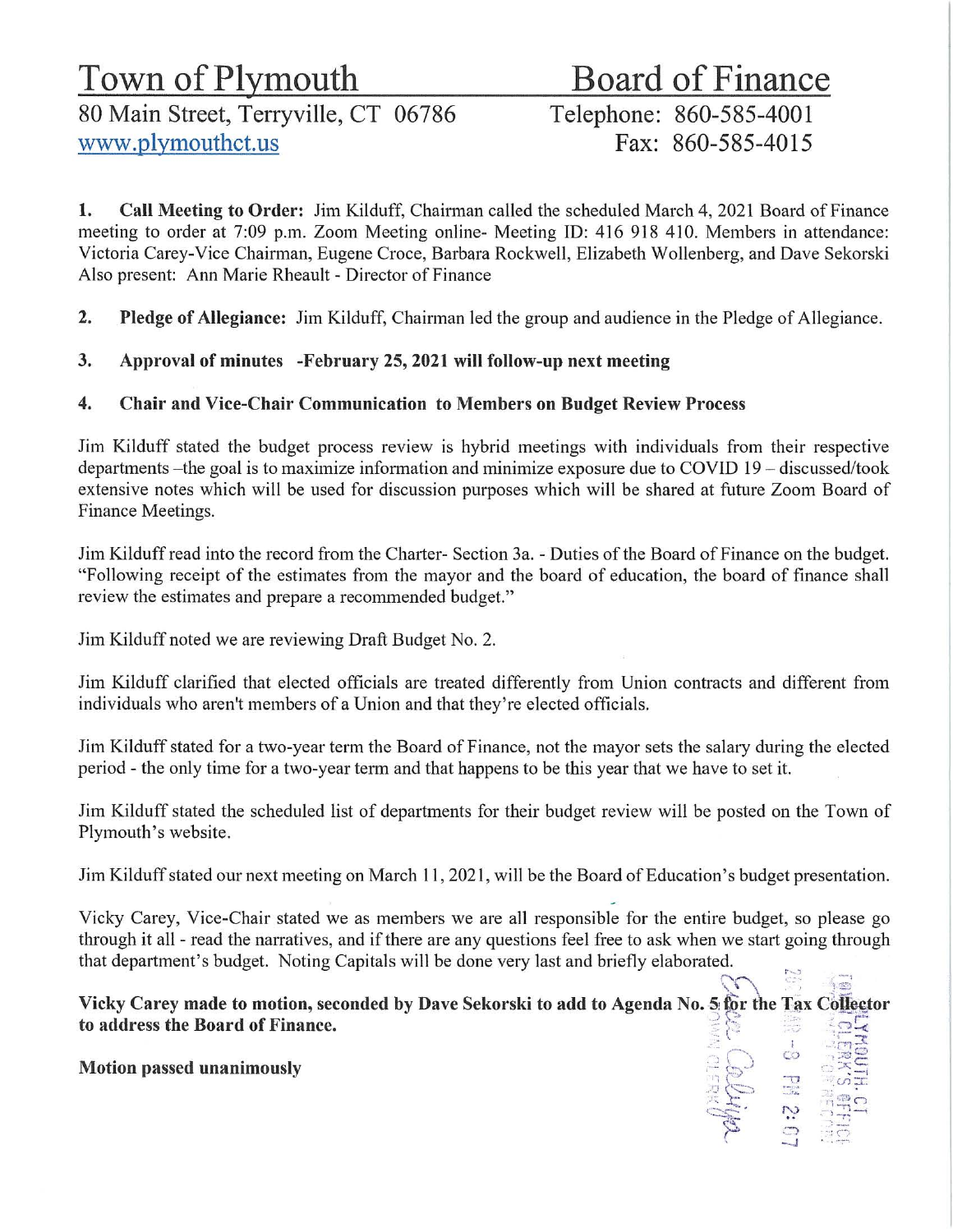# **S. Tax Collector**

Joe Kilduff, Tax Collector stated projections vs actual tax collection fairly optimistic - took into account historical tax projection collection rates and briefly elaborated.

| Ann Marie Rheault confirmed: |       |      |       |
|------------------------------|-------|------|-------|
|                              | 2020  | 2021 | 2022  |
| <b>Motor Vehicle</b>         | 95%   | 92%  | 92.5% |
| <b>Personal Property</b>     | 95.5% | 92%  | 95%   |
| <b>Real Estate</b>           | 98.5% | 98%  | 98.2% |

Jim Kilduff stated although we review the budget - how the different departments are structured is under the Mayor's purveyance, not the Board of Finance.

#### **6. Finance Director's Report**

Ann Marie Rheault stated we will be down to two (staff count) in the Finance Department - definite void. Noted blumshapiro merged with CLA (CliftonLarsonAllen LLP) - RFP forwarded email (open items) for future discussion/review and briefly elaborated.

Ann Marie Rheault shared her screen -reviewed and discussed the 2021-2022 Estimated Expenses and Revenue Projections - Draft No. 2 -can be found online at Mayor's Proposed Budget Draft #2 March 4, 2021 - noted changes are in highlighted in "pink" for ease.

Ann Marie Rheault noted Finance Department regular and part-time employees.

#### **Utilities:**

Hydrants -Department requested \$447,000 to Mayor requested \$430,000 (17,000) -3.80%

Ann Marie Rheault stated Building Inspector position back to full time, shift in line items.

Ann Marie Rheault stated Recreation Director still being budgeting for a full-time position.

Ann Marie Rheault discussed changes in detail short-term financing of cap projects.

Public Works - Napco Bridge Project - \$50,000 changed to 0

Ann Marie Rheault stated committed/bound to Aerial Ladder truck once it is ordered, no payment until delivered.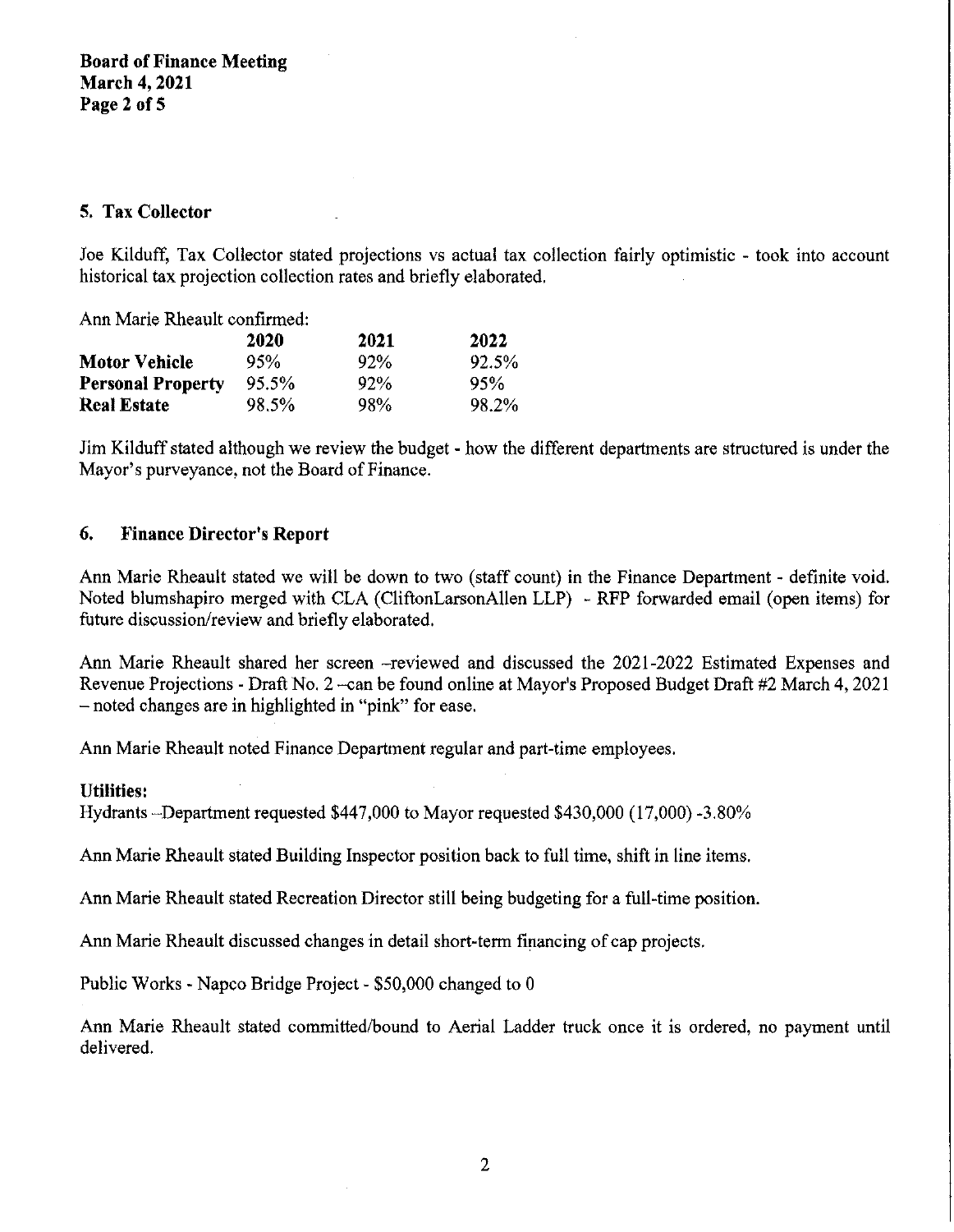#### **Board of Finance Meeting March 4, 2021 Page 3 of 5**

Aerial Ladder Truck- \$1,435,151 noted footnote (4): 12 year lease including interest= \$1,745,667 estimated total. Year l lease payment upon delivery in FY 2023 will be offset by \$75,000 budgeted in FY 2021-2022. \$25,000 from 2021 and \$50,000 in this proposed budget.

Ann Marie Rheault noted the Street Light Purchase Program will fall off in 2023-2024

Ann Marie Rheault confirmed the Estimated Revenues Allocation Fund Balance of \$125,000.

Ann Marie Rheault stated estimated revenue projections - taken into consideration the State of Connecticut Governor's projected budget- briefly reviewed with Pam Pelletier-Public Works and Real Estate with Joe Kilduff, Tax Collector.

Ann Marie Rheault noted the following:

Prior year taxes from \$500,000 to \$475,000

Interest and Liens \$225,000 to \$260,000

Supplemental Motor Vehicle Taxes \$400,000 to \$415,000

Joe Kilduff stated conservative decision based on looking at historical collections and trend lines based on year to year as to what we have been collecting - to be accurate and briefly elaborated.

Town Clerks Office - Recording fees \$60,000

Conveyance Tax - \$85,000

Zoning Permit - \$5,000

Land use - \$2,500

Gun Permits - \$12,500

Board of Education -Estimated Revenues

ECS Grant \$9,802,121

Out Placement-Excess Cost \$573,532 Out Placement Excess Cost - transfer to BOE (573,532)

Ann Marie Rheault stated transfer recorded as a reduction of expenditures on the Board of Education side to show this line item coming in - as previously was on the town's side of the books.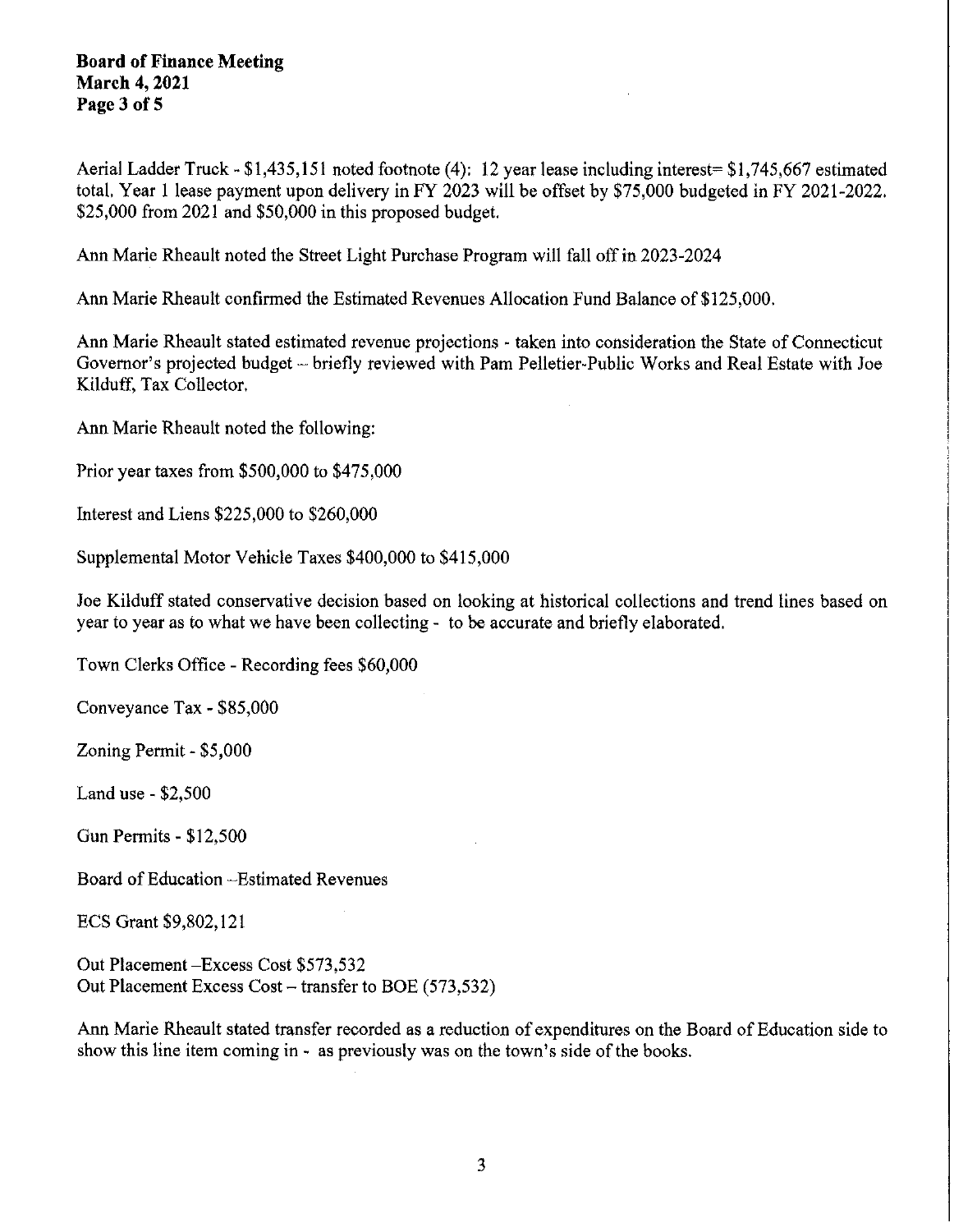#### **Board of Finance Meeting March 4, 2021 Page4 of5**

Ann Marie Rheault cautioned that we don't want to continue to use this line item as a means to balance the budget, this is part of the reason why we are still under the oversight of the Municipal Finance Advisory Commission (MFAC) because when they saw that we were allocating fund balance.

Ann Marie Rheault stated you really want to keep that to zero – think of phasing that out going forward and briefly elaborated.

Ann Marie Rheault stated in the Board of Education's requested amount of \$25,550,285 there is \$573,532 of budgeted revenue that they did not ever have in their budget, new line item for simplification/transparency and briefly elaborated.

Barbara Rockwell questioned if we are leasing the ladder truck.

Ann Marie Rheault stated "yes", lease/purchase option.

Dave Sekorski questioned Education Cost Share one-time event.

Ann Marie Rheault stated change of accounting, net expenditures on Board of Education and you do not have that revenue coming in on the town side.

Ann Marie Rheault stated for clarification purposes matching your expenditures with the revenue - proper accounting and briefly elaborated.

Dave Sekorski questioned the full-time recreational director.

Ann Marie Rheault stated salary restored -a matter of management, not for the Board of Finance.

# **7. Begin Pass-thru of proposed Plymouth Town Budget FY 2021-2022 -Update on Topics of interest for BOF**

Discussed in detail various sections of the Town of Plymouth Fiscal Year July 1, 2021-June 30, 2022 -Mayor's Proposed Budget Draft dated February 16, 2021, Pgs. 1 of 26 for discussion purposes -DRAFT/WORKING COPY\* can be viewed in its entirety at the Plymouth, CT -Town Hall and on the Town of Plymouth's website (www.plymouthct.us)

# **NOTE: MILL RATE CALCULATION IS FOR REFERENCE ONLY. THE FINAL MILL RATE HAS NOT BEEN DETERMINED BY THE BOARD OF FINANCE AND WILL NOT BE FINAL UNTIL AFTER APPROVAL BY THE TOWN COUNCIL.**

# **8. Public Comment**

Dan Gentile, Town Council questioned lease vehicle and burden.